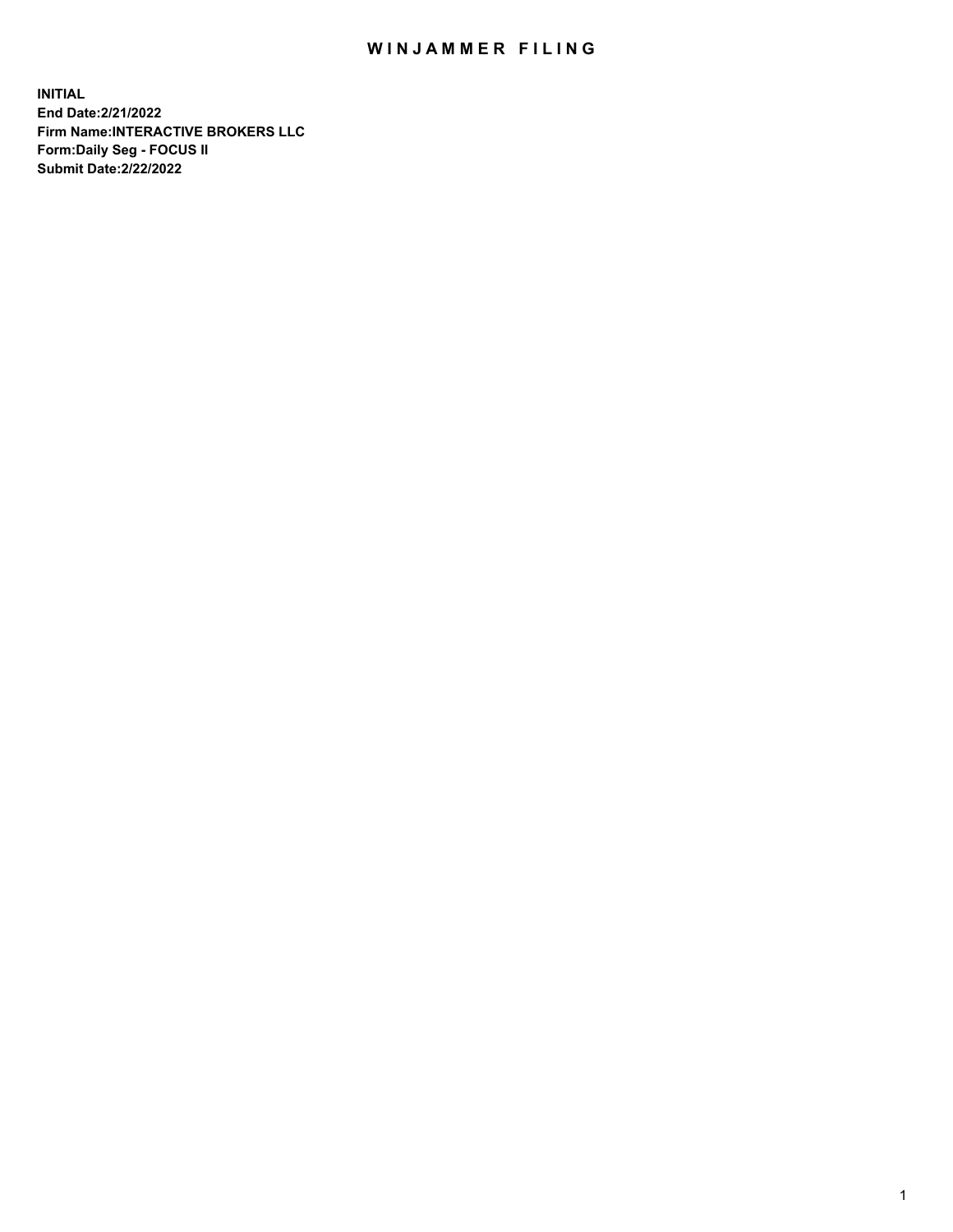**INITIAL End Date:2/21/2022 Firm Name:INTERACTIVE BROKERS LLC Form:Daily Seg - FOCUS II Submit Date:2/22/2022 Daily Segregation - Cover Page**

| Name of Company                                                                                                                                                                                                                                                                                                               | <b>INTERACTIVE BROKERS LLC</b>                                                                  |  |
|-------------------------------------------------------------------------------------------------------------------------------------------------------------------------------------------------------------------------------------------------------------------------------------------------------------------------------|-------------------------------------------------------------------------------------------------|--|
| <b>Contact Name</b>                                                                                                                                                                                                                                                                                                           | James Menicucci                                                                                 |  |
| <b>Contact Phone Number</b>                                                                                                                                                                                                                                                                                                   | 203-618-8085                                                                                    |  |
| <b>Contact Email Address</b>                                                                                                                                                                                                                                                                                                  | jmenicucci@interactivebrokers.c<br><u>om</u>                                                    |  |
| FCM's Customer Segregated Funds Residual Interest Target (choose one):<br>a. Minimum dollar amount: ; or<br>b. Minimum percentage of customer segregated funds required:% ; or<br>c. Dollar amount range between: and; or<br>d. Percentage range of customer segregated funds required between:% and%.                        | $\overline{\mathbf{0}}$<br>$\overline{\mathbf{0}}$<br>155,000,000 245,000,000<br>0 <sub>0</sub> |  |
| FCM's Customer Secured Amount Funds Residual Interest Target (choose one):<br>a. Minimum dollar amount: ; or<br>b. Minimum percentage of customer secured funds required:%; or<br>c. Dollar amount range between: and; or<br>d. Percentage range of customer secured funds required between:% and%.                           | $\overline{\mathbf{0}}$<br>$\overline{\mathbf{0}}$<br>80,000,000 120,000,000<br>0 <sub>0</sub>  |  |
| FCM's Cleared Swaps Customer Collateral Residual Interest Target (choose one):<br>a. Minimum dollar amount: ; or<br>b. Minimum percentage of cleared swaps customer collateral required:%; or<br>c. Dollar amount range between: and; or<br>d. Percentage range of cleared swaps customer collateral required between:% and%. | $\overline{\mathbf{0}}$<br>$\overline{\mathbf{0}}$<br>0 <sub>0</sub><br>0 <sub>0</sub>          |  |

Attach supporting documents CH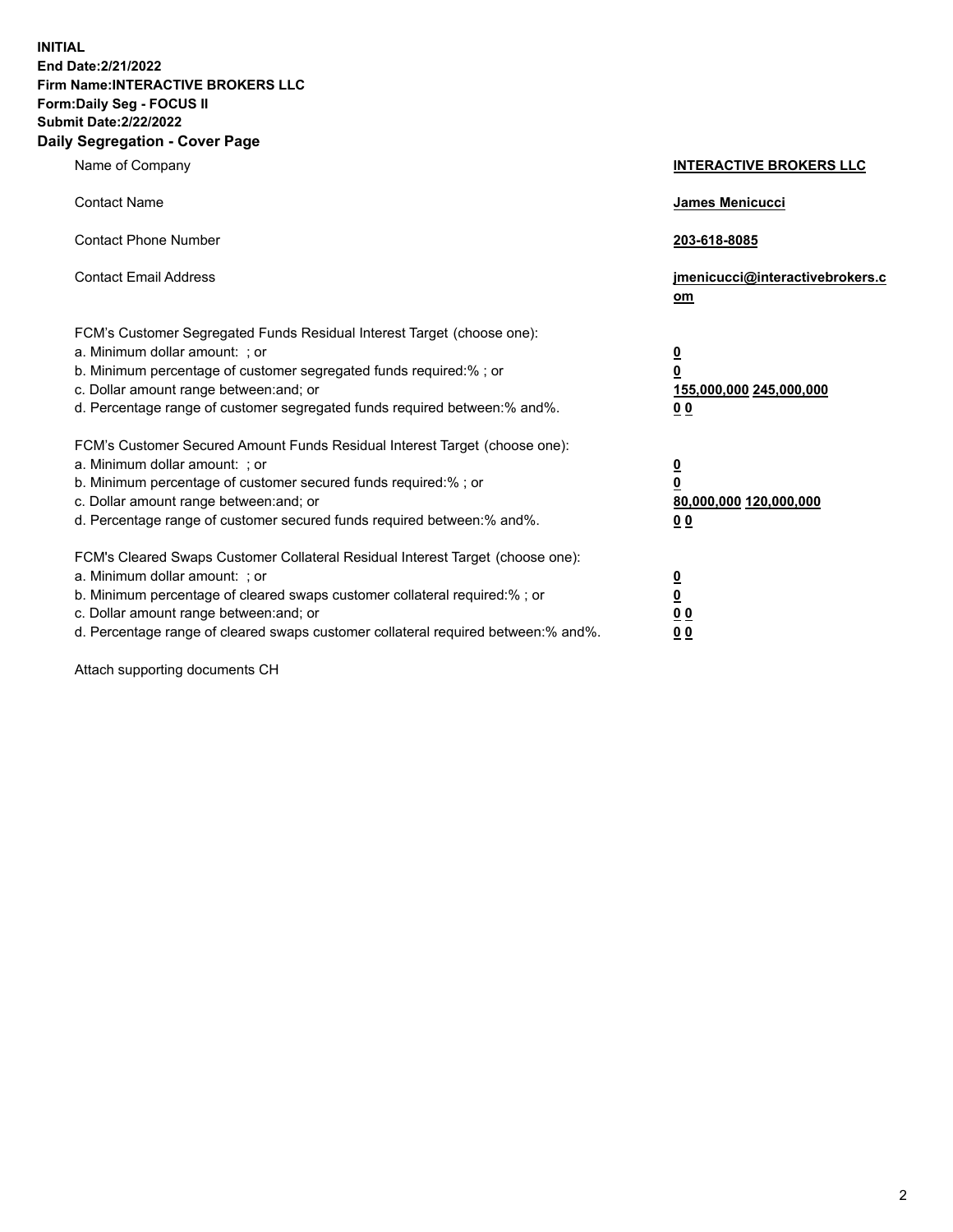**INITIAL End Date:2/21/2022 Firm Name:INTERACTIVE BROKERS LLC Form:Daily Seg - FOCUS II Submit Date:2/22/2022 Daily Segregation - Secured Amounts**

## Foreign Futures and Foreign Options Secured Amounts Amount required to be set aside pursuant to law, rule or regulation of a foreign government or a rule of a self-regulatory organization authorized thereunder **0** [7305] 1. Net ledger balance - Foreign Futures and Foreign Option Trading - All Customers A. Cash **428,581,196** [7315] B. Securities (at market) **0** [7317] 2. Net unrealized profit (loss) in open futures contracts traded on a foreign board of trade **68,863,679** [7325] 3. Exchange traded options a. Market value of open option contracts purchased on a foreign board of trade **110,541** [7335] b. Market value of open contracts granted (sold) on a foreign board of trade **-7,558** [7337] 4. Net equity (deficit) (add lines 1. 2. and 3.) **497,547,858** [7345] 5. Account liquidating to a deficit and account with a debit balances - gross amount **4,825** [7351] Less: amount offset by customer owned securities **0** [7352] **4,825** [7354] 6. Amount required to be set aside as the secured amount - Net Liquidating Equity Method (add lines 4 and 5) **497,552,683** [7355] 7. Greater of amount required to be set aside pursuant to foreign jurisdiction (above) or line 6. **497,552,683** [7360] FUNDS DEPOSITED IN SEPARATE REGULATION 30.7 ACCOUNTS 1. Cash in banks A. Banks located in the United States **66,793,385** [7500] B. Other banks qualified under Regulation 30.7 **0** [7520] **66,793,385** [7530] 2. Securities A. In safekeeping with banks located in the United States **347,980,000** [7540] B. In safekeeping with other banks qualified under Regulation 30.7 **0** [7560] **347,980,000** [7570] 3. Equities with registered futures commission merchants A. Cash **0** [7580] B. Securities **0** [7590] C. Unrealized gain (loss) on open futures contracts **0** [7600] D. Value of long option contracts **0** [7610] E. Value of short option contracts **0** [7615] **0** [7620] 4. Amounts held by clearing organizations of foreign boards of trade A. Cash **0** [7640] B. Securities **0** [7650] C. Amount due to (from) clearing organization - daily variation **0** [7660] D. Value of long option contracts **0** [7670] E. Value of short option contracts **0** [7675] **0** [7680] 5. Amounts held by members of foreign boards of trade A. Cash **234,779,229** [7700] B. Securities **0** [7710] C. Unrealized gain (loss) on open futures contracts **-7,266,631** [7720] D. Value of long option contracts **110,541** [7730] E. Value of short option contracts **-7,558** [7735] **227,615,581** [7740] 6. Amounts with other depositories designated by a foreign board of trade **0** [7760] 7. Segregated funds on hand **0** [7765] 8. Total funds in separate section 30.7 accounts **642,388,966** [7770] 9. Excess (deficiency) Set Aside for Secured Amount (subtract line 7 Secured Statement Page 1 from Line 8) **144,836,283** [7380] 10. Management Target Amount for Excess funds in separate section 30.7 accounts **80,000,000** [7780] 11. Excess (deficiency) funds in separate 30.7 accounts over (under) Management Target **64,836,283** [7785]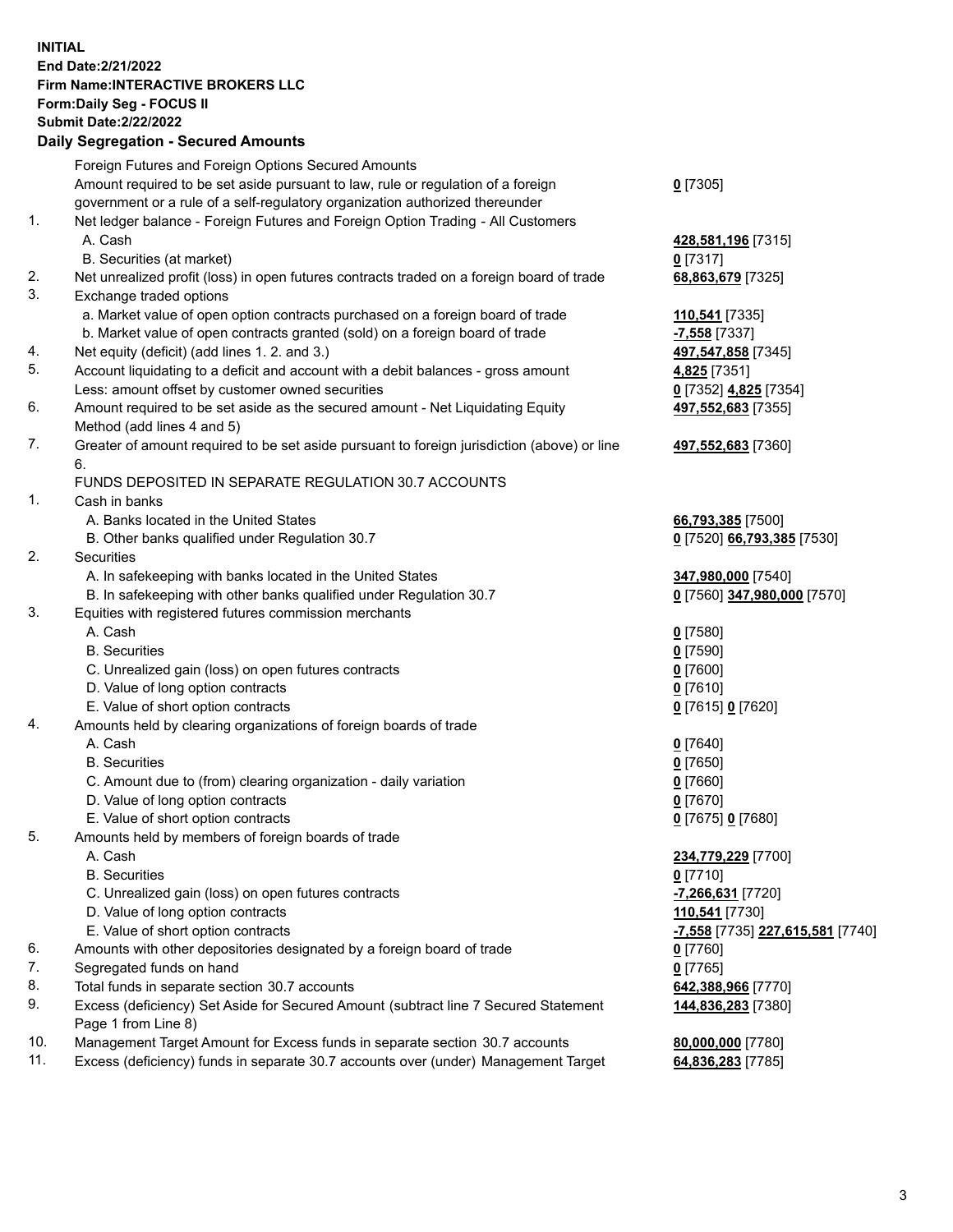**INITIAL End Date:2/21/2022 Firm Name:INTERACTIVE BROKERS LLC Form:Daily Seg - FOCUS II Submit Date:2/22/2022 Daily Segregation - Segregation Statement** SEGREGATION REQUIREMENTS(Section 4d(2) of the CEAct) 1. Net ledger balance A. Cash **7,885,083,172** [7010] B. Securities (at market) **0** [7020] 2. Net unrealized profit (loss) in open futures contracts traded on a contract market **231,963,014** [7030] 3. Exchange traded options A. Add market value of open option contracts purchased on a contract market **785,817,051** [7032] B. Deduct market value of open option contracts granted (sold) on a contract market **-760,279,990** [7033] 4. Net equity (deficit) (add lines 1, 2 and 3) **8,142,583,247** [7040] 5. Accounts liquidating to a deficit and accounts with debit balances - gross amount **1,050,161** [7045] Less: amount offset by customer securities **0** [7047] **1,050,161** [7050] 6. Amount required to be segregated (add lines 4 and 5) **8,143,633,408** [7060] FUNDS IN SEGREGATED ACCOUNTS 7. Deposited in segregated funds bank accounts A. Cash **834,052,581** [7070] B. Securities representing investments of customers' funds (at market) **5,085,015,475** [7080] C. Securities held for particular customers or option customers in lieu of cash (at market) **0** [7090] 8. Margins on deposit with derivatives clearing organizations of contract markets A. Cash **1,516,100,045** [7100] B. Securities representing investments of customers' funds (at market) **868,116,734** [7110] C. Securities held for particular customers or option customers in lieu of cash (at market) **0** [7120] 9. Net settlement from (to) derivatives clearing organizations of contract markets **-736,737** [7130] 10. Exchange traded options A. Value of open long option contracts **785,817,051** [7132] B. Value of open short option contracts **-760,279,990** [7133] 11. Net equities with other FCMs A. Net liquidating equity **0** [7140] B. Securities representing investments of customers' funds (at market) **0** [7160] C. Securities held for particular customers or option customers in lieu of cash (at market) **0** [7170] 12. Segregated funds on hand **0** [7150] 13. Total amount in segregation (add lines 7 through 12) **8,328,085,159** [7180] 14. Excess (deficiency) funds in segregation (subtract line 6 from line 13) **184,451,751** [7190] 15. Management Target Amount for Excess funds in segregation **155,000,000** [7194]

16. Excess (deficiency) funds in segregation over (under) Management Target Amount Excess

**29,451,751** [7198]